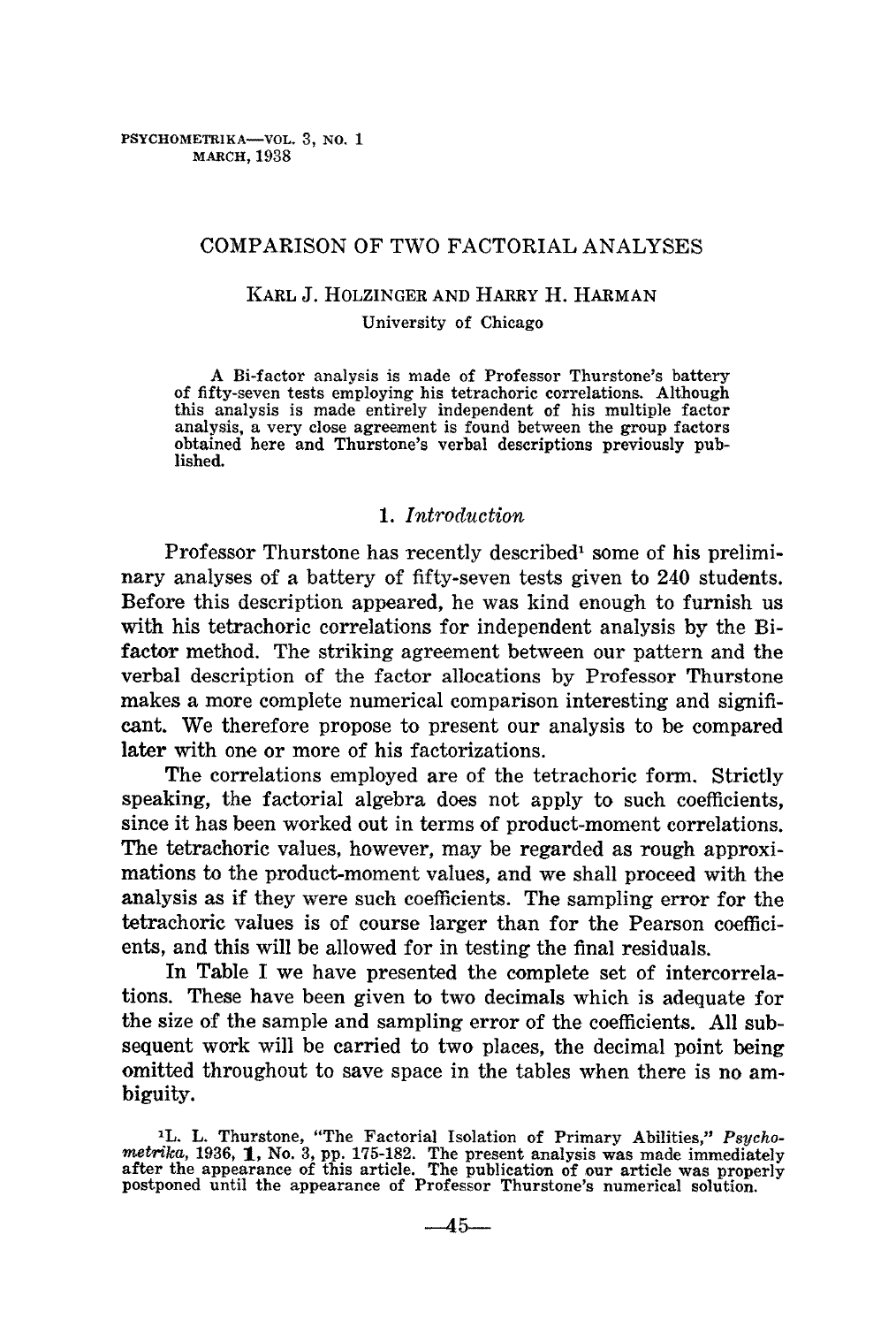|                                     | 잃.                                  |                             | 툽                          | 22222223             | ARNASNSAQR XQRNASN |                        |
|-------------------------------------|-------------------------------------|-----------------------------|----------------------------|----------------------|--------------------|------------------------|
|                                     | 昜                                   |                             | 82                         | 3333335328           | 18318855123        | 5888788                |
|                                     | S,                                  |                             | 352                        | ,,,,,,,,,,,          | 5888485858         | 8828258                |
|                                     | 29                                  |                             | <b>****</b>                | 역ີ 영웅 역 명 명 8 역 디 낙  | LX88898289         | 8818819                |
|                                     | 28                                  |                             |                            | 8322883889           | 6535883588         | <u> 일</u> 8일H음음용       |
|                                     | 27                                  |                             | ######                     | **********           | **********         | <b>R#5P38#</b>         |
| $\tilde{\mathbf{z}}$                |                                     |                             | 2482833                    | 8988999889           | **********         | 3822889                |
| Variables                           | 25                                  |                             | 53445153                   | 19258885453          | 6988288999         | 8938928                |
|                                     | $\boldsymbol{z}$                    |                             | 급응육형집투ゴ음류                  | 388388338            | 8888888988         |                        |
| Fifty-Seven                         |                                     |                             |                            |                      |                    |                        |
|                                     | X.                                  |                             | 1889985\$\$7\$¤            | 5818348488           |                    | <b>2858885</b>         |
| 22                                  |                                     | s                           | . 2 2 3 3 3 3 3 3 5 5 8    |                      | 8382289428         | ន្តមុននូខ១ន            |
| ៵<br>큷                              |                                     | 23                          | N 3 3 3 2 3 3 3 3 3 3      | 3988853388           |                    | 858845\$               |
| S                                   |                                     | 232                         | 235532888                  | <b>ងនងដូងនឹនទី១៩</b> | 8833999938         | <b>H&amp;8HA8&amp;</b> |
| $\mathbf{a}$                        |                                     | 3533                        | 8388388111                 | . 88898339988        | .                  | ន្លន្ទន្ទន្ទន          |
| Intercorrelations<br>$\frac{8}{16}$ |                                     | 53522                       | <b>``\$\$\$</b> \$\$\$XX   | .                    | 5528828893         | <b>ដនកឧខ</b> 3ន        |
| 17                                  |                                     | 55\$54\$                    | 8999998588                 | 8898881889           | *********          | 828558                 |
| $\ddot{a}$                          |                                     | 8988538                     | <u>និងឧន្តរដ្ឋ និង និង</u> | 8588288583           | 5353535398         | 85%5%38                |
| TABLE<br>$\mathbf{r}$               |                                     | #8252812                    | 5328838588                 | 1828158828           | 5224855388         | *******                |
| $\mathbf{I}$                        |                                     | 283352585                   | 11285888588                | 8833883889           | \$885885\$53       | <b>5534853</b>         |
|                                     |                                     |                             |                            |                      |                    |                        |
| $\ddot{ }$                          |                                     | <b>SS\$JSSJ533</b>          | 8928228588                 | <b>NGSX8238833</b>   | 6929332855         | 지휘증휴식음유                |
| 웤                                   | 粤                                   | 5484452458                  | 6659558288                 | asaasaacas           | 4888588885         | 53\$\$\$\$8            |
| ≒                                   | 57                                  | 8828988388                  | 85\$8888555                |                      | នីនីនីទីដូនីនីនីនី | 83442KK                |
| $\tilde{=}$                         | 2 ಕೆ.ಡಿ                             | ន្ទ្រដូន្ទ្រន្ទ្ទ្ទ្ទ្ទ្ទ្រ | 83895829999                |                      | 3385838839         | a a sa sa a s          |
| ô                                   | 9925                                | <b>85539299559</b>          | 8528288885                 | 8189895989           | 5889918498         | ត្តិនិនីនិនី           |
| $\infty$                            | 93985                               | 8325899539                  | 5989859999                 | 2532588\$38          | 高888G지역889G        | 8528888                |
| t-                                  | <b>ដន្ននិ</b> នទ                    | 23773335953                 | 8893989885                 | 11539859398          | 8925285898         | 2299985                |
| ھ                                   | 12852535                            | <b>BREEZEBB3</b>            | 5368839288                 | **********           | 8885398858         | <b>SHOOGBS5</b>        |
| ۱Q                                  | 83585333                            | 88358\$2\$3\$               | *********                  | 9358558556           |                    | ដូនន័ន្ទដូន            |
| $\blacktriangleright$               | 232245855                           | 53483383888 8885558888      |                            | 20080033853          | <b>L23988585LB</b> | 2888228                |
|                                     | $ a \otimes a \otimes a \otimes a $ | 1995993538                  | <b>ិនិនិនិនិនិនិនិនិ</b>   | **********           | 3444446588         | <b>SSS</b> 5888        |

 $46\,$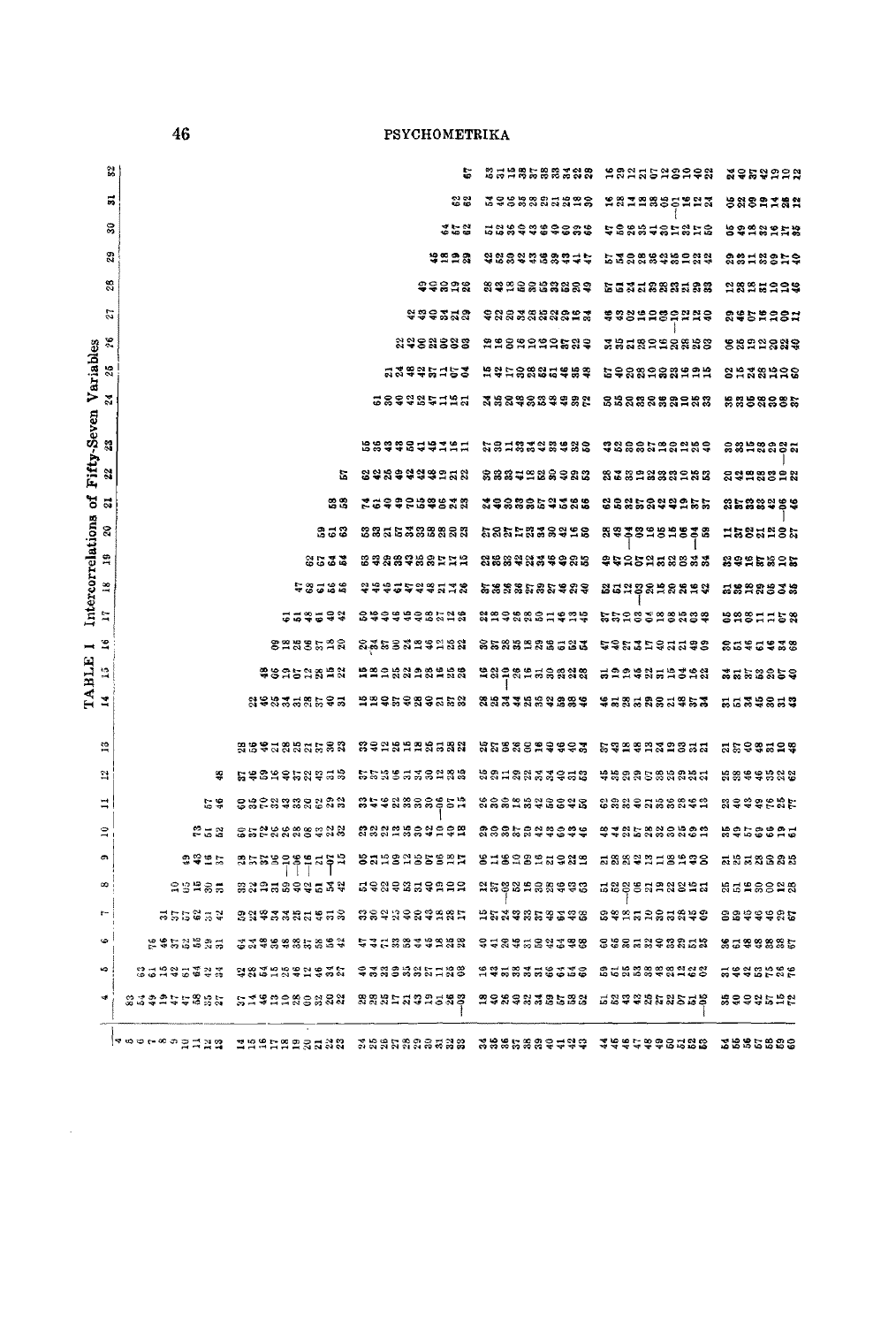| 3  |                                                  |                               | $\approx$           |
|----|--------------------------------------------------|-------------------------------|---------------------|
| g  |                                                  |                               | 52                  |
| 3  |                                                  |                               | $z \approx$         |
| 57 |                                                  |                               | 2252                |
| 56 |                                                  |                               | *****               |
| 18 |                                                  |                               | 1885858             |
| 54 |                                                  |                               |                     |
|    |                                                  |                               | ត្តនន្តន្តខ្លួន<br> |
| S  |                                                  | ဒို                           | 3988856             |
| S  |                                                  | $\overline{a}$ $\overline{c}$ | <b>ASASASL</b>      |
| 5  |                                                  | 283                           | <b>sazaaaja</b>     |
| F  |                                                  | <b>ິສລະລ</b>                  | 8988825             |
| ş  |                                                  | 23233                         | 8988298             |
| 48 |                                                  | ******                        | <b>ARSSESS</b>      |
| 47 |                                                  | <b>\$\$\$\$PP\$</b>           | 5252228             |
| 46 |                                                  | និដ្ឋនិងដ៏និងន                | <b>8384814</b>      |
| 46 |                                                  | ទុក្ខនុងនឹងទង                 | 8858828             |
| 44 |                                                  |                               |                     |
| Ş  |                                                  | 282233282                     | 8839588             |
| 42 | u                                                | <b>**********</b>             | 2333328             |
| 4  | ទ្ធ                                              | 6825285898                    | , 3884448           |
| Ş  | 328                                              | **********                    | 8848558             |
| 2  | 2346                                             | #8825#####                    | 8844888             |
| 33 | 35589                                            | \$832\$¤¤¤&&                  | 2835589             |
| 遠  | <b>******</b>                                    | **********                    | 5888255             |
| SG | 8888988                                          | #&3238H288                    | <b>SHASSSS</b>      |
| S, | 28989988                                         | 8888882285                    | <b>8888255</b>      |
| 3  | 18 11 11 16 13 16 18 18 19                       | 8932885288                    | 8889988             |
| B  | 8478842118                                       | <b>QEIRESSESS</b>             | 3888939             |
|    | <b>ォト67890ⅡⅡ요以以比比正的的处处的类型类类的类型的处理的类型的类似的的有权格</b> | 3885888588                    | 3855838             |

 $47$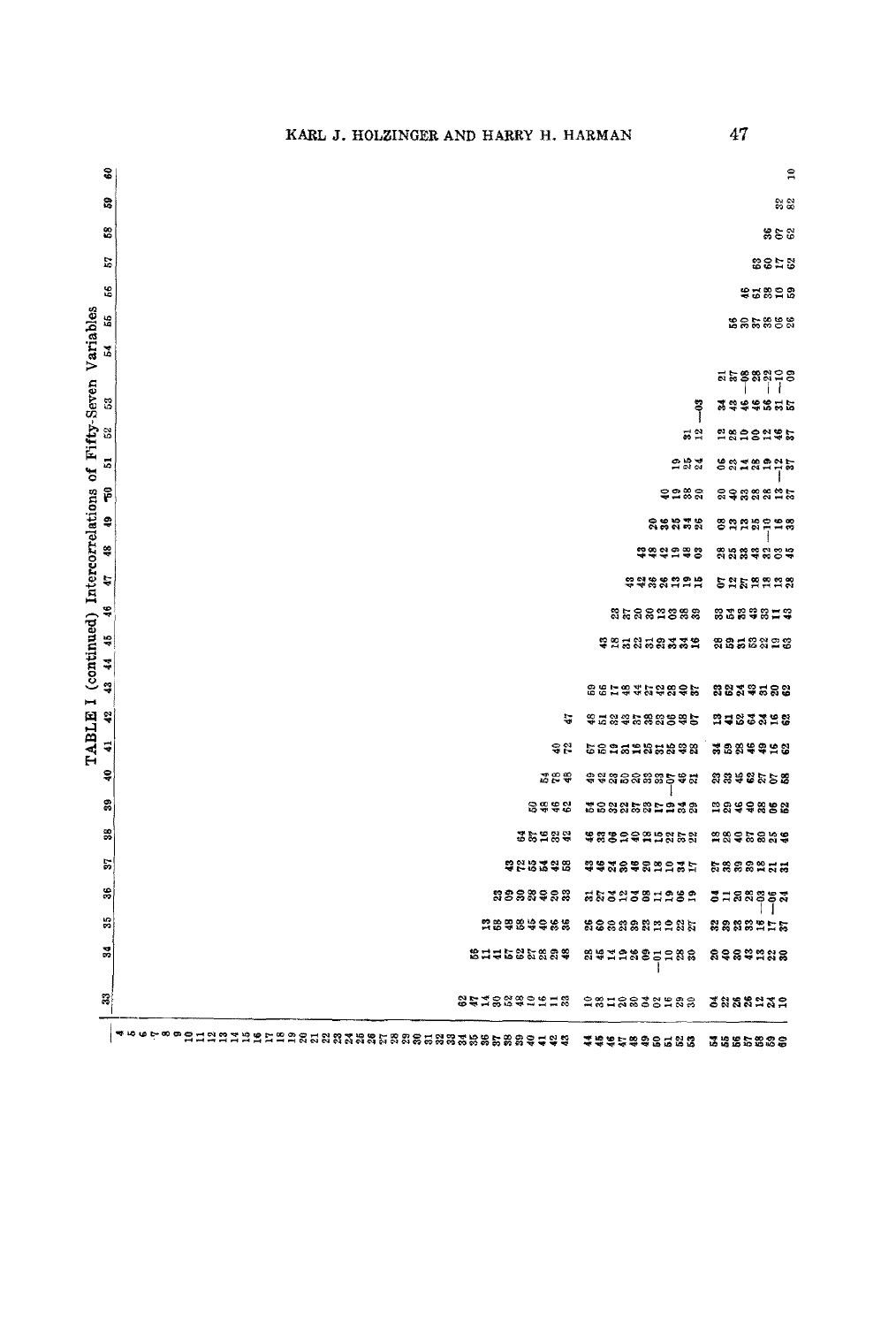#### *2. Properties of the B-Coefficient*

Before proceeding further with the analysis we may define and note some characteristics of the  $B$ -coefficient.<sup>1</sup> Briefly, this coefficient is the average of the intercorrelations of a certain group of tests divided by their average correlation with all remaining tests. It gives a measure of the extent to which this group of tests belong together in ascertaining an underlying factor.

We shall define the *B*-coefficient more rigorously now, and in so doing shall use the following notation:

 $k =$  number of tests in the argument of B;

 $n \equiv$  total number of tests;

Roman subscripts run over the range 1, 2,  $\cdots$ , k;

Greek subscripts run over the range 1, 2,  $\cdots$ , n;

 $x_j = j^{th}$  test in the argument of B (not test number j);

 $x_a \equiv a^{\text{th}}$  test in the total ordered group of tests (not test number  $\bar{a}$ ) ;

 $a = \sum r_{e_i, e_j}$  sum of intercorrelations of tests in B;

 $c = \sum_{i \neq a} r_{e_i e_a} - 2 \sum_{i \neq j} r_{e_i e_j}$  = sum of remaining correlations of tests in

argument of B with all other tests.

The B-coefficient is then defined as

$$
B(x_1, x_2, \cdots, x_j, \cdots, x_k) = \frac{\frac{a}{C_2^k}}{\frac{c}{k(n-k)}} = \frac{2(n-k) \sum_{i \neq j} r_{x_i x_j}}{(k-1) \left[\sum_{i \neq a} x_i x_a - 2 \sum_{i \neq j} x_i x_j\right]}.
$$

Since the B-coefficient is the ratio of two averages its properties may be studied by means of them. The average of the intercorrelations tends to decrease as the number of tests in  $B$  increases since the tests are added on the basis of highest correlation with tests already in the argument of B. Similarly, the average of the remaining correlations tends to decrease with an increase in  $k$ . The decrease in the average of intercorrelations, however, is relatively greater than that of the remaining correlations, and hence the  $B$ -coefficient decreases in general.

An exception to this may occur with the addition of a test to the argument of  $B$  which has relatively high intercorrelations with the

<sup>&</sup>lt;sup>1</sup>First introduced in *Preliminary Report on Spearman-Holzinger Unitary Trait Study,* No. 7. Prepared at the Statistical Laboratory, Department of Education, University of Chicago, 1936.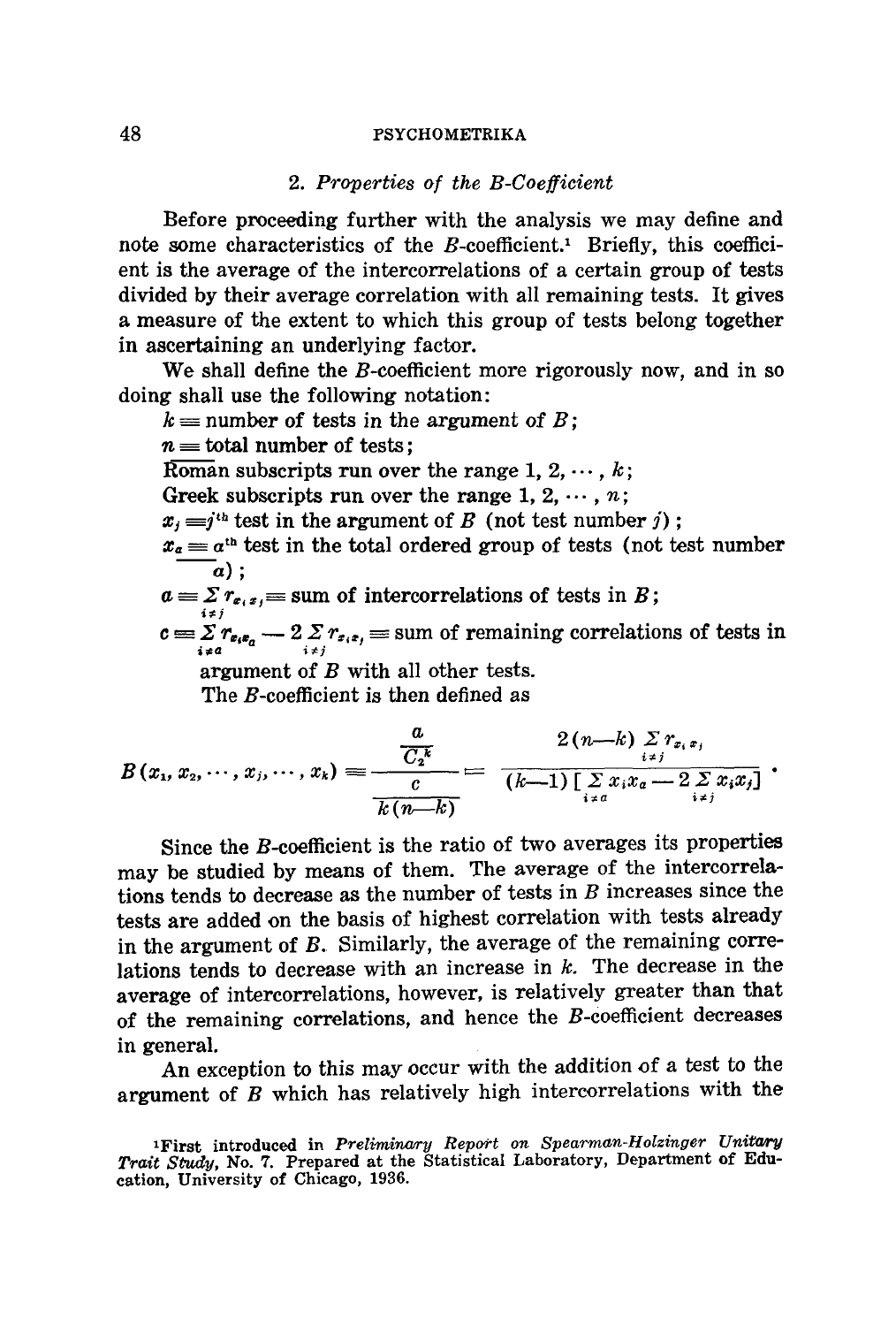## TABLE II

| ALLOCATION OF TESTS INTO GROUPS |  |  |  |  |  |  |
|---------------------------------|--|--|--|--|--|--|
|---------------------------------|--|--|--|--|--|--|

| $B(x_1, x_2, \ldots, x_j, \ldots, x_k)$                        | 100B | <b>Notes</b>     |
|----------------------------------------------------------------|------|------------------|
| B(4,5)                                                         | 232  |                  |
| B(4,5,60)                                                      | 206  |                  |
| B(4,5,60,58)                                                   | 219  |                  |
| B(4,5,60,58,11)                                                | 211  |                  |
| B(4,5,60,58,11,10)                                             | 201  |                  |
| B(4,5,60,58,11,10,16)                                          | 197  |                  |
| B(4,5,60,58,11,10,16,52)                                       | 194  |                  |
| B(4,5,60,58,11,10,16,52,57)                                    | 188  |                  |
| B(4,5,60,58,11,10,16,52,57,7)                                  | 184  |                  |
| B(4,5,60,58,11,10,16,52,57,7,6)                                | 179  |                  |
| B(4,5,60,58,11,10,16,52,57,7,6,26)                             | 172  | (1)              |
| B(4,5,60,58,11,10,16,52,57,7,6,45)                             | 171  | (2)              |
| B(4,5,60,58,11,10,16,52,57,7,6,56)                             | 180  |                  |
| B(4,5,60,58,11,10,16,52,57,7,6,56,55)                          | 178  |                  |
| $B(4,5,60,58,11,10,16,52,57,7,6,56,55,59)$                     | 168  | (1)              |
| $B(4,5,60,58,11,10,16,52,57,7,6,56,55,14)$                     | 175  |                  |
| $B(4,5,60,58,11,10,16,52,57,7,6,56,55,14,54)$                  | 170  | (2)              |
| $B(4,5,60,58,11,10,16,52,57,7,6,56,55,14,45)$                  | 169  | (2)              |
| $B(4,5,60,58,11,10,16,52,57,7,6,56,55,14,12)$                  | 171  |                  |
| $B(4,5,60,58,11,10,16,52,57,7,6,56,55,14,12,13)$               | 168  |                  |
| B(4,5,60,58,11,10,16,52,57,7,6,56,55,14,12,13,15)              | 165  |                  |
| $B(4,5,60,58,11,10,16,52,57,7,6,56,55,14,12,13,15,9)$          | 166  |                  |
| $B(4,5,60,58,11,10,16,52,57,7,6,56,55,14,12,13,15,9,26)$       | 161  | (1)              |
| $B(4,5,60,58,11,10,16,52,57,7,6,56,55,14,12,13,15,9,54)$       | 163  |                  |
| $B(4,5,60,58,11,10,16,52,57,7,6,56,55,14,12,13,15,9,54,45)$    | 159  |                  |
| $B(4,5,60,58,11,10,16,52,57,7,6,56,55,14,12,13,15,9,54,45,26)$ | 155  | (3)              |
| $B(4,5,60,58,11,10,16,52,57,7,6,56,55,14,12,13,15,9,54,45,59)$ | 154  | (3)              |
| B(40, 42)                                                      | 222  |                  |
| B(40, 42, 37)                                                  | 167  | (4)              |
| B(40, 42, 41)                                                  | 152  | (4)              |
| $\overline{B(21,24)}$                                          | 194  |                  |
| B(21,24,19)                                                    | 189  |                  |
| B(21,24,19,28)                                                 | 170  | (2)              |
| B(21,24,19,22)                                                 | 186  |                  |
| B(21,24,19,22,18)                                              | 175  | (2)              |
| B(21,24,19,22,23)                                              | 182  |                  |
| B(21,24,19,22,23,20)                                           | 193  |                  |
| B(21,24,19,22,23,20,18)                                        | 190  |                  |
| B(21,24,19,22,23,20,18,17)                                     | 191  |                  |
| B(21,24,19,22,23,20,18,17,8)                                   | 188  |                  |
| B(21,24,19,22,23,20,18,17,8,53)                                | 186  |                  |
| B(21,24,19,22,23,20,18,17,8,53,27)                             | 170  |                  |
| B(21,24,19,22,23,20,18,17,8,53,27,28)                          | 186  |                  |
| $B(21,24,19,22,23,20,18,17,8,53,27,28,25)$                     | 181  |                  |
| B(21,24,19,22,23,20,18,17,8,53,27,28,25,43)                    | 177  | $\left(1\right)$ |
| $B(21,24,19,22,23,20,18,17,8,53,27,28,25,29)$                  | 178  | (5)              |
| B(21,24,19,22,23,20,18,17,8,53,27,28,25,29,43)                 | 174  | (6)              |
| $\overline{B(41,43)}$                                          | 164  |                  |
| B(41, 43, 44)                                                  | 164  |                  |
| B(41, 43, 44, 30)                                              | 155  | (7)              |
| B(41, 43, 44, 39)                                              | 150  | (7)              |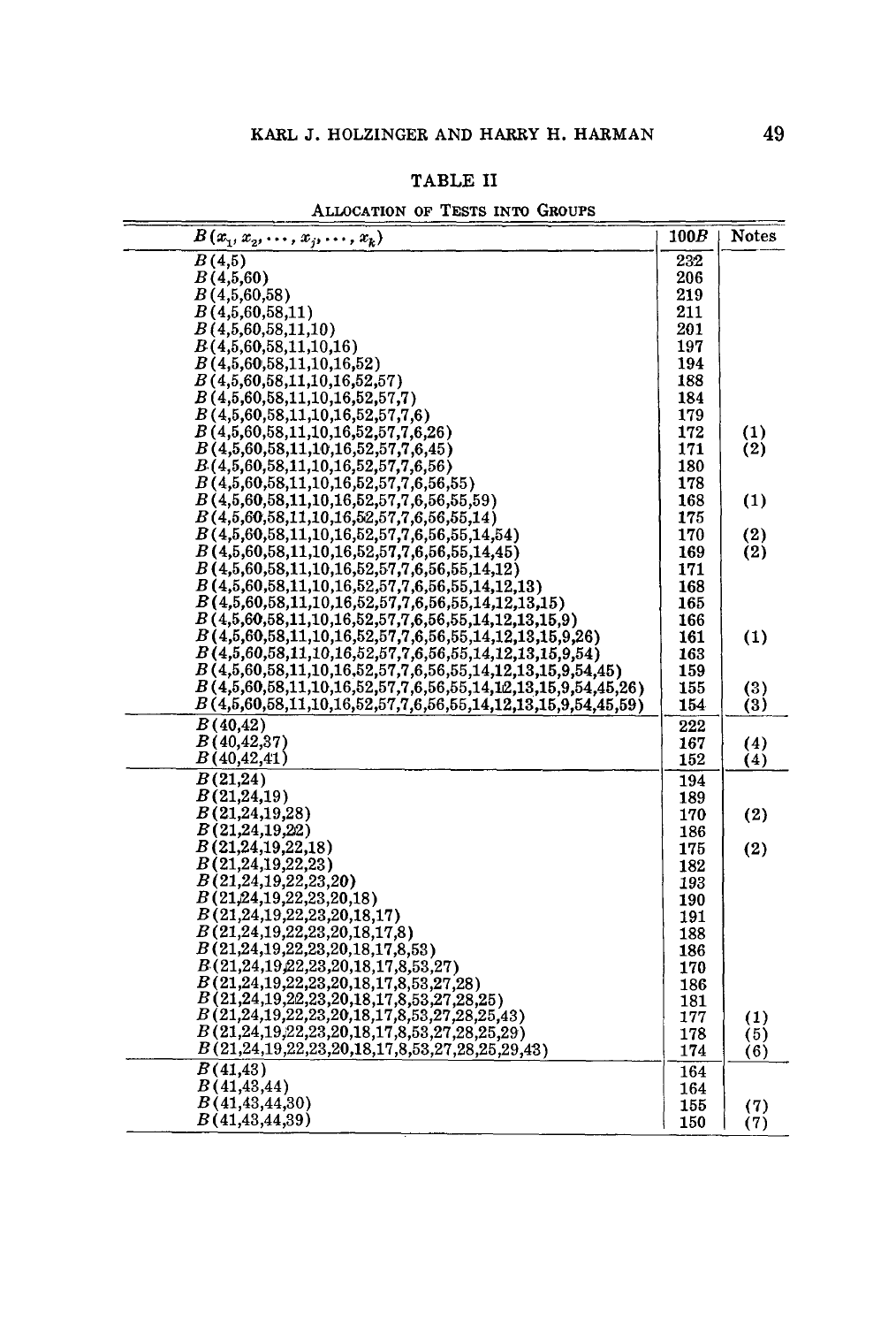#### TABLE II (continued)

ALLOCATION OF TESTS INTO GROUPS

| $B(x_1, x_2, \ldots, x_j, \ldots, x_k)$ | 100B | <b>Notes</b> |
|-----------------------------------------|------|--------------|
| B(37,39)                                | 196  |              |
| B(37,39,30)                             | 159  | (2)          |
| B(37, 39, 35)                           | 189  |              |
| B(37, 39, 35, 30)                       | 167  | (2)          |
| B(37, 39, 35, 38)                       | 179  |              |
| B(37,39,35,38,34)                       | 181  |              |
| B(37,39,35,38,34,30)                    | 170  | (2)          |
| B(37,39,35,38,34,33)                    | 183  |              |
| B(37,39,35,38,34,33,32)                 | 180  |              |
| B(37,39,35,38,34,33,32,31)              | 186  |              |
| B(37,39,35,38,34,33,32,31,30)           | 186  |              |
| B(37,39,35,38,34,33,32,31,30,36)        | 165  | (8)          |
| <i>B</i> (47,49)                        | 173  |              |
| B(47, 49, 46)                           | 169  |              |
| B(47, 49, 46, 48)                       | 159  | (2)          |
| B(47, 49, 46, 50)                       | 165  |              |
| B(47, 49, 46, 50, 51)                   | 127  | (1)          |
| B(47, 49, 46, 50, 48)                   | 161  |              |
| B(47, 49, 46, 50, 48, 51)               | 140  | (9)          |

#### NOTES ON TABLE II

- (1) Rejected because of large drop in  $B$ .<br>(2) Test omitted temporarily; it reappea
- (2) Test omitted temporarily; it reappears in group later.<br>(3) Tests 26 and 59 cause a sufficient drop in  $B$  for their
- Tests 26 and 59 cause a sufficient drop in  $B$  for their rejection from this group. Furthermore these tests are not of the same general character as those in the "verbal" group, namely, tests 4, 5, 6, 7, 9, 10, 11, 12, 13, 14, 15, 16, 45, 52, 54, 55, 56, 57, 58, and 60.
- (4) "Logical reasoning" group composed of doublet, 40 and 42. Tests 37 and 41 rejected because of great difference in B.
- (5) Test 29 retained because of its spatial character which is in harmony with the remaining tests in the group.
- (6) Test 43 rejected because of drop in  $B$  and its composition. The "spatial" group consists of tests 8, 17, 18, 19, 20, 21, 22, 23, 24, 25, 27, 28, 29 and 53.
- (7) Tests 30 and 39 omitted because of drop in B and their numerical character. The "analogies" group consists of tests 41, 43, 44.
- (8) "Arithmetical" group composed of tests 30, 31, 32, 33, 34, 35, 37, 38 and 39. Test 36 rejected because of wide difference in B.
- (9) Although test 51 seems to be of the same general nature as the other tests in the group, the sudden drop in  $B$  does not warrant its retention within the group. Hence, the "memory" group consists of tests 46, 47, 48, 49 and 50.

preceding tests, but a low total of all correlations. In this case the decrease in the average of the intercorrelations is relatively smaller than that of the remaining correlations, and  $B$  increases.<sup>1</sup> Similar

1A, good example of this phenomenon is found in Section 8 where the addition of test 20 to the "spatial" group increases B. From Table II it will be observed that the B-coefficient rises from 182 to 193 upon the addition of test 20.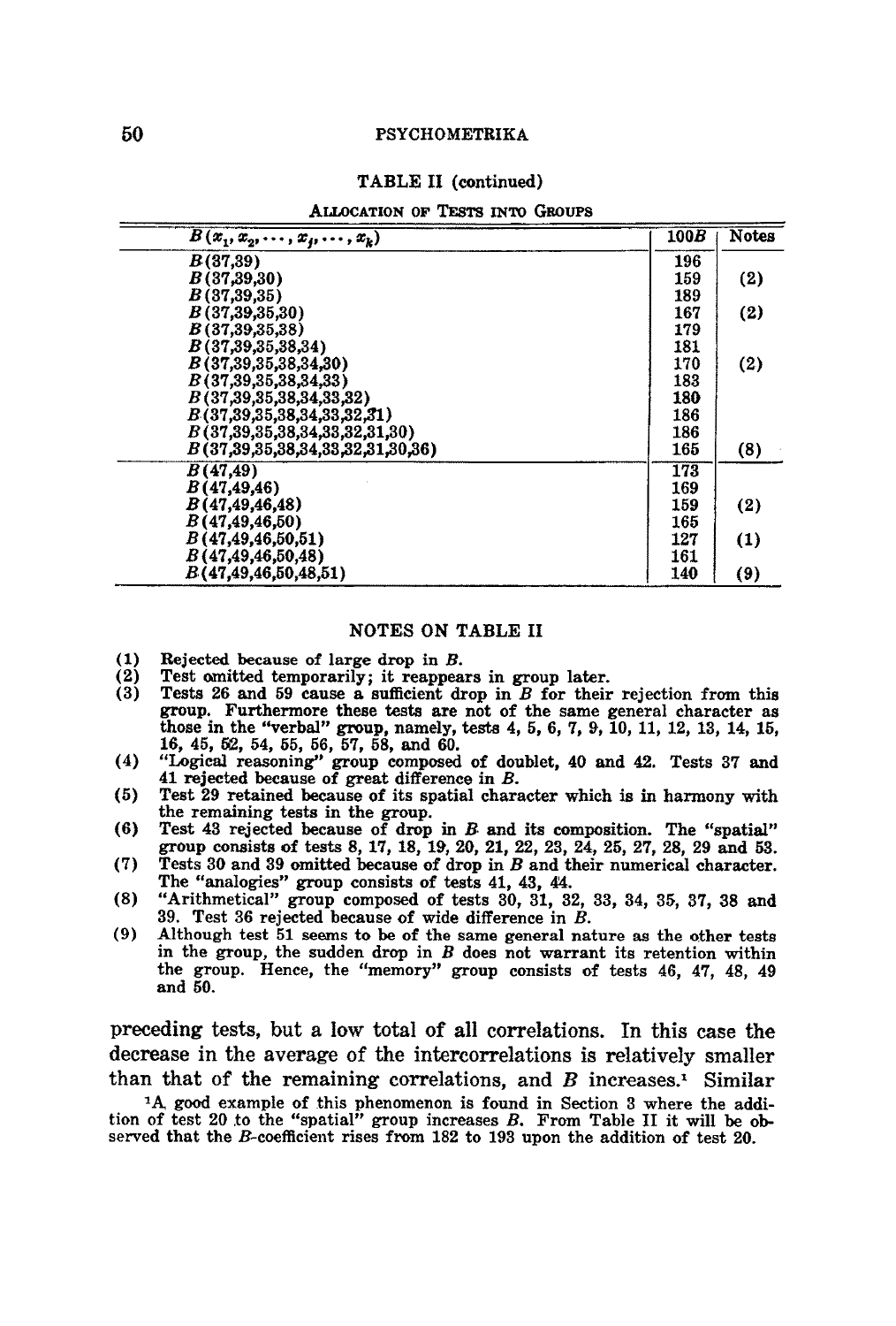reasoning accounts for the fact that a test can be rejected from a group temporarily and then appear in the group later.<sup>2</sup>

As the number of tests in  $B$  increases, the decrease in the above averages becomes less and these averages tend toward stability. A consequence of this is that an actual difference between two successive  $B$  values has a greater relative importance as the number of tests in B increases.

# *3. The Preliminary Allocation of Tests to Groups*

The Bi-factor analysis is begun by computing the B-coefficients. In this analysis we have used 100B to avoid decimals. The values of these coefficients with notes are presented in Table II.

We begin the computation of B-coefficients by selecting the largest correlation from Table I. This yields  $100B(4, 5) = 232$ . Next test 60 is selected because it has a higher correlation with test 4 or 5 than any other in the table. The work is continued in this manner until test 26 is added. A drop of seven points in the coefficient is considered sufficient reason for dropping this test, and similarly in the case of test 45, although the latter reappears in the group near the end. The group is closed with the rejection of tests 26 and 59 as explained in the note because of the drop in  $B$  and the nature of these two tests. The first group is tentatively described as "verbal".

A new group is now formed using tests 40 and 42. When other tests are added to this group the drop in  $B$  is so great that we regard the "logical reasoning" factor as a "doublet" and proceed to another group. This is begun with tests 21 and 24 and continued as described in the notes until test 43 is rejected. The group appears to be "spatial".

The next group starts with tests 41 and 43, but other tests beyond 44 are rejected because of their nature and the drop in  $B$  values. The name "analogies" has been temporarily used here. The remaining two groups are identified as shown by the table and notes. They may be called "arithmetical" and "memory" respectively.

From the preliminary analysis of the B-coefficients and reference to the nature of the tests themselves, all tests have been allocated to one of six groups with the exception of tests 26, 36, 51 and 59.

# *4. The Modified Bi-Facto~ Pattern*

After the preliminary groups of tests have been determined, the next step in the analysis is the calculation of the weights for the gen-

2The rejection of test 28 as the fourth test in the "spatial" group and its retention later as the twelfth test is an example to be found in Section 3.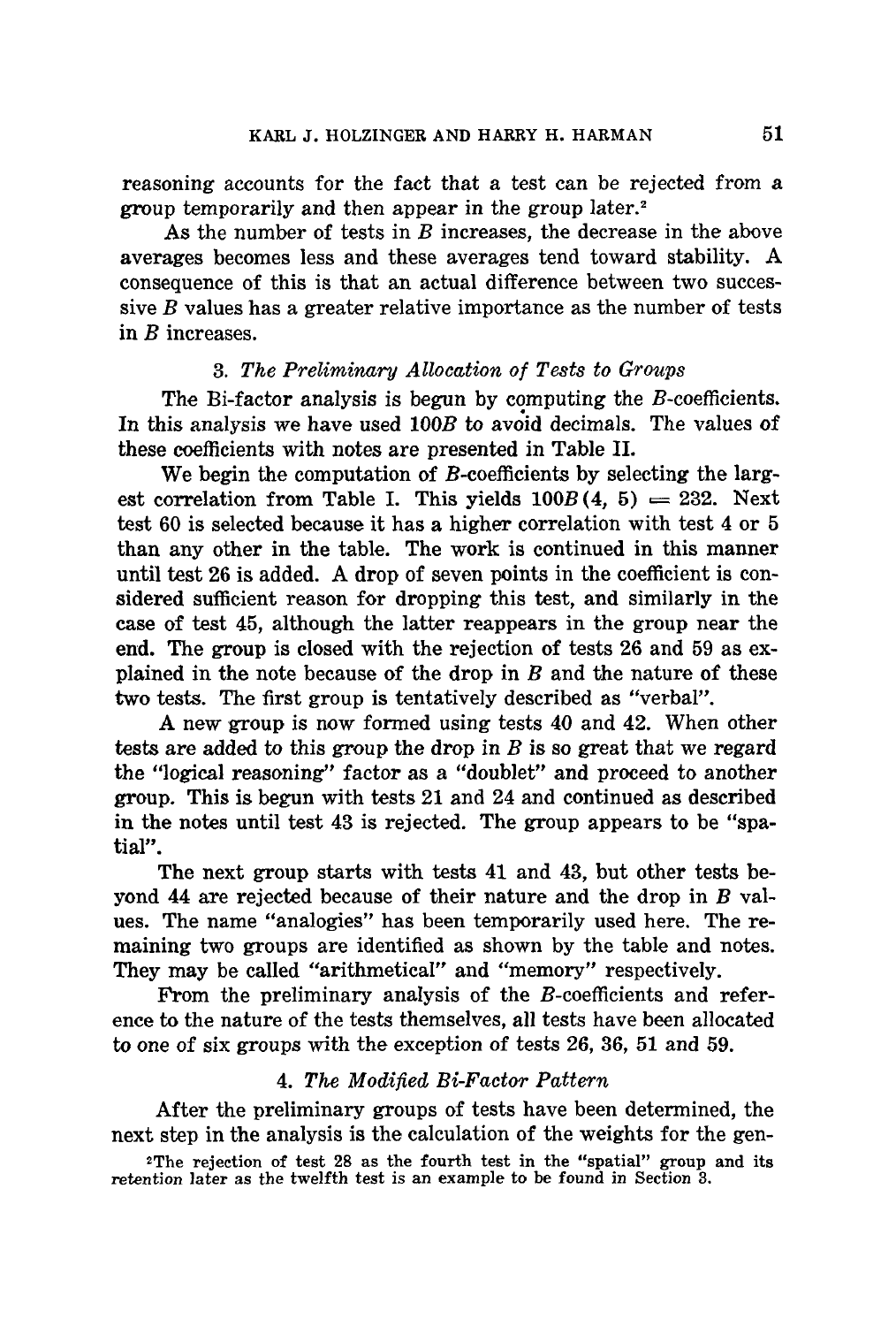|      |         |      |         | General Factor Loadings by Preliminary Analysis |         |  |
|------|---------|------|---------|-------------------------------------------------|---------|--|
| Test | $u_{1}$ | Test | $u_{1}$ | Test                                            | $u_{1}$ |  |
| 4    | 54      | 23   | 52      | 42                                              | 64      |  |
| 5    | 65      | 24   | 58      | 43                                              | 87      |  |
| 6    | 81      | 25   | 53      | 44                                              | 77      |  |
| 7    | 63      | 26   | 44      | 45                                              | 77      |  |
| 8    | 45      | 27   | 38      | 46                                              | 36      |  |
| 9    | 25      | 28   | 59      | 47                                              | 50      |  |
| 10   | 60      | 29   | 59      | 48                                              | 43      |  |
| 11   | 64      | 30   | 69      | 49                                              | 46      |  |
| 12   | 57      | 31   | 31      | 50                                              | 37      |  |
| 13   | 48      | 32   | 38      | 51                                              | 33      |  |
| 14   | 66      | 33   | 35      | 52                                              | 53      |  |
| 15   | 39      | 34   | 46      | 53                                              | 32      |  |
| 16   | 58      | 35   | 57      | 54                                              | 34      |  |
| 17   | 41      | 36   | 34      | 55                                              | 64      |  |
| 18   | 51      | 37   | 64      | 56                                              | 44      |  |
| 19   | 54      | 38   | 49      | 57                                              | 61      |  |
| 20   | 36      | 39   | 69      | 58                                              | 36      |  |
| 21   | 67      | 40   | 68      | 59                                              | 26      |  |
| 22   | 54      | 41   | 81      | 60                                              | 70      |  |

TABLE III

General Factor Loadings by Preliminary Analysis

eral factor  $u_1$ . This we have done as described in Report 7, and their values are given in Table III. We then computed the residual correlations,

$$
\overline{r}_{x_ix_j}=r_{x_i\mathbf{e}_j}-r_{x_iu_i}r_{x_iu_i}.
$$

In order to save space the table of these residuals has been omitted here, and instead, portions of this table will be presented when necessary. An examination of the residual correlations shows the necessity for modifying the original Bi-factor Pattern.

Most of the groups appear to have been properly selected because of the small residuals with other tests and larger clusters among themselves. The residuals for the "verbal" group, however, indicate that a re-allocation of tests is necessary. In Table IV we present the residual intercorrelations among the "verbal" group.

First, tests 14 and 45 have negligible residuals with the "verbal" group and are therefore omitted. Next we note that tests 54 and 55 have a high residual intercorrelation, but small irregular correlations with the remaining tests in the "verbal" group. Hence, we assume that the "doublet" is measuring some other factor such as "rhythm". Finally we observe that tests 9, 10, 11, 12, 13 and 15 have high intercorrelations. Tests 9, 10 and 11 also have appreciably high intercorrelations with the remaining tests in the "verbal" group, while tests 12, 13 and 15 have low intercorrelations with this group. We assume,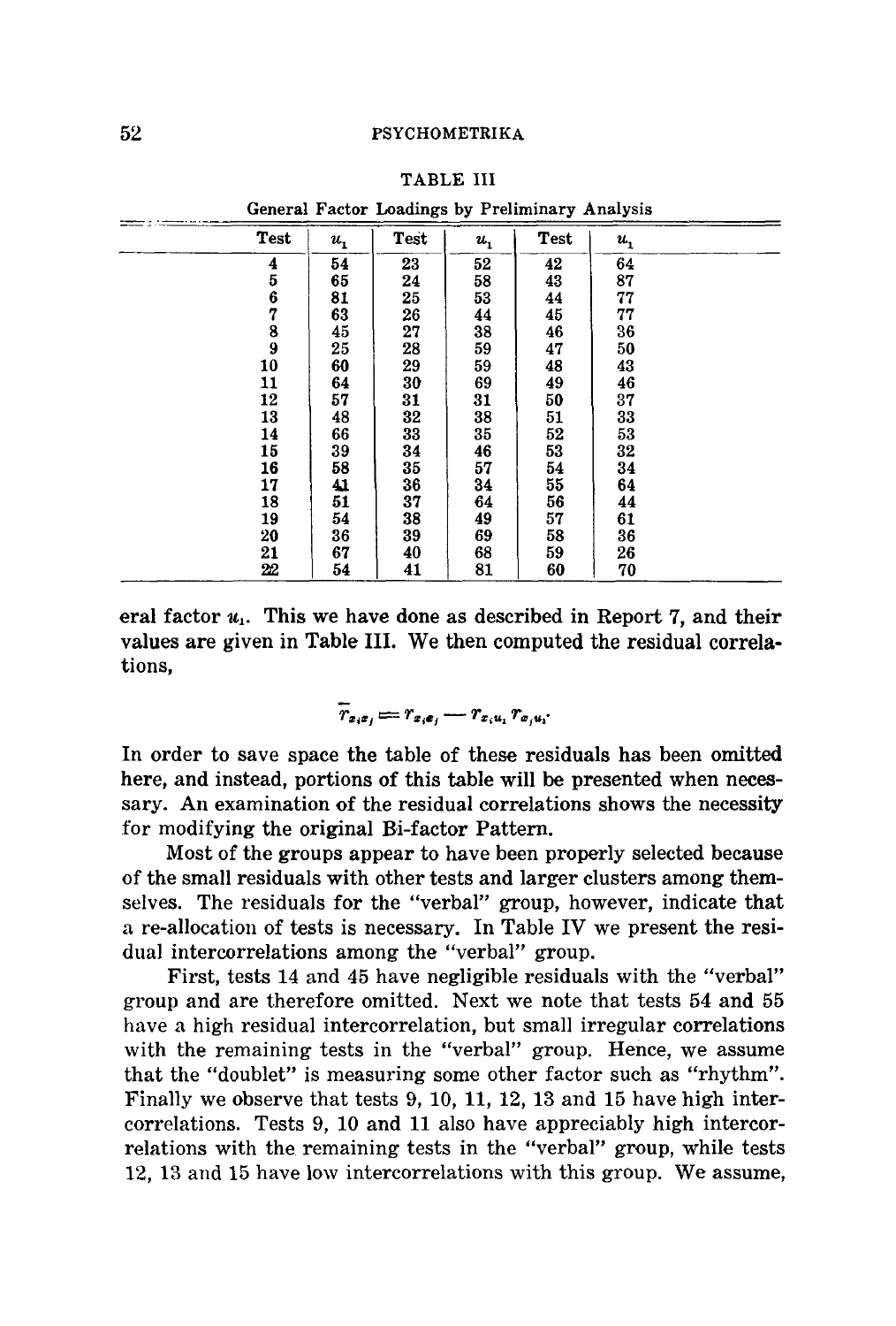therefore, that tests 9, 10, 11, 12, 13 and 15 form another group, say "completion", and that tests 9, 10 and 11 measure the "verbal" factor also.

The second factor plan as far as the "verbal" group is concerned may then be written in the form as shown in Table V. The crosses indicate appreciable factor weightings.

The only other necessary revision in the factor pattern arises in the introduction of a new group factor which we may call "imagination". The residual correlations among tests 6, 14, 26, 51 and 59 have been reproduced in the small Table VI. These values are all positive and are relatively high as compared with their correlations with the remaining tests.

None of these tests except 6 has been allocated at this stage to another group by the B-coefficients. We observe again the residual correlations of test 6 with the tests in the "verbal" group and find that they are negligible and so consider test 6 to measure  $u_1$  and "imagination".

The final factor plan thus includes seven group factors which we shall designate as follows:

> $v =$  "verbal".  $i =$  "imagination".  $s =$ "spatial",  $c =$  "completion".  $m =$  "arithmetical".  $a =$  "analogies",  $o = "memory".$

In addition to these groups we have two "doublets":

 $l =$  "logical reasoning".  $r =$  "rhythm".

Under the new hypothesis every test has been assigned to some group except tests 36 and 45. The assumption on these tests is that they measure only  $u_1$  and specifics.

From this new allocation of tests we proceed to recalculate the weights of the general factor  $u_1$ . The values are given in the final factor plan of Table VII. It will be observed that the values from the first column of this table are in close agreement with those of Table III.

Residuals with the general factor removed are given in Table VIII. The tests have been arranged so that the groups may be identified more conveniently.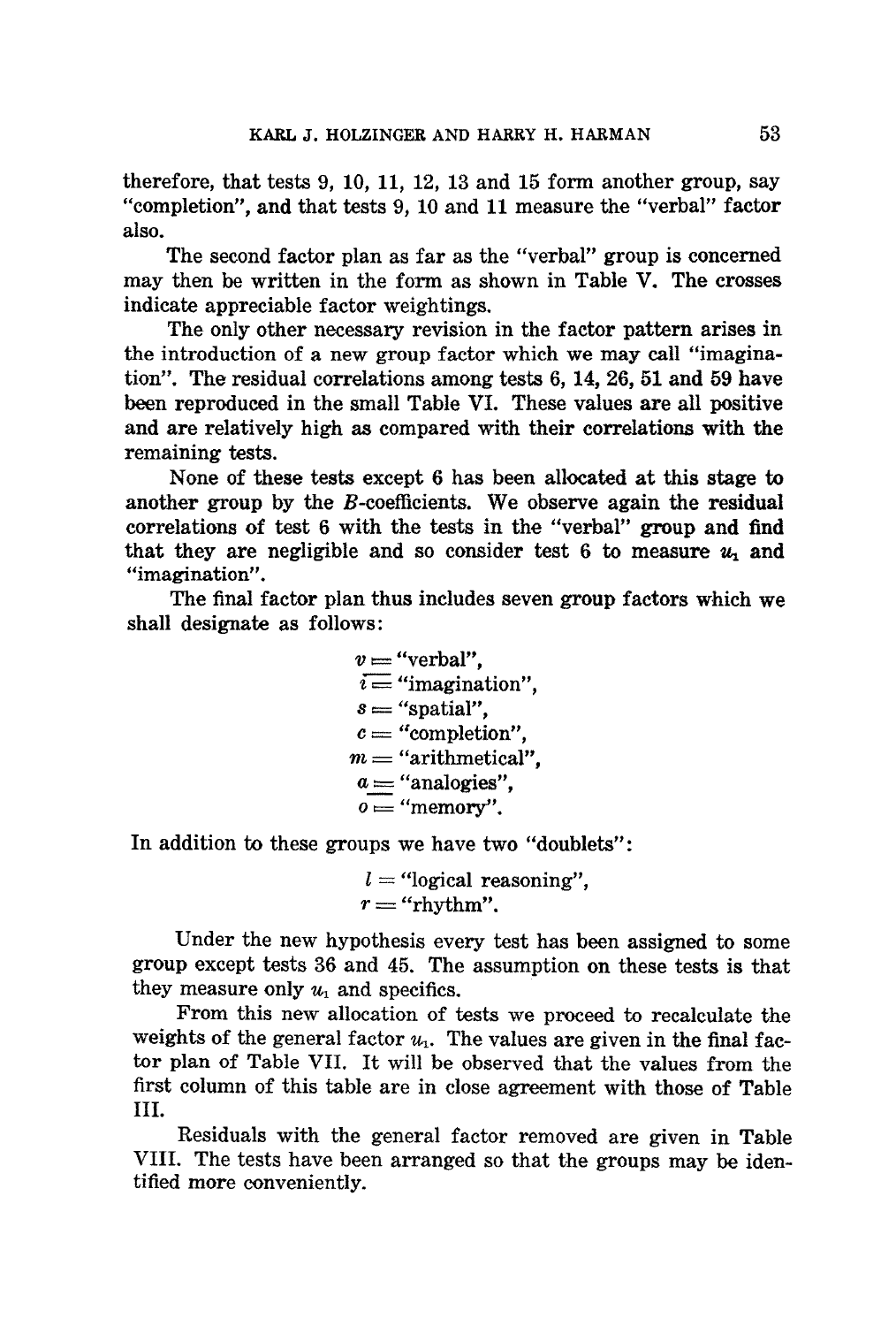|                         | Residual Intercorrelations of Preliminary "Verbal" Group |           |          |                |    |                     |           |                |    |           |                     |    |           |    |    |    |    |    |    |    |
|-------------------------|----------------------------------------------------------|-----------|----------|----------------|----|---------------------|-----------|----------------|----|-----------|---------------------|----|-----------|----|----|----|----|----|----|----|
|                         | $\ddot{\phantom{0}}$                                     | 5         | 6        | 7              | 9  | 10                  | 11        | 12             | 13 | 14        | 15                  | 16 | 45        | 52 | 54 | 55 | 56 | 57 | 58 | 60 |
| $\overline{\mathbf{4}}$ |                                                          |           |          |                |    |                     |           |                |    |           |                     |    |           |    |    |    |    |    |    |    |
| Б                       | 48                                                       |           |          |                |    |                     |           |                |    |           |                     |    |           |    |    |    |    |    |    |    |
| 6                       | 10                                                       | 10        |          |                |    |                     |           |                |    |           |                     |    |           |    |    |    |    |    |    |    |
| 7                       | 15                                                       | 20        | 25       |                |    |                     |           |                |    |           |                     |    |           |    |    |    |    |    |    |    |
| 9                       | 33                                                       | 26        | 17       | 21             |    |                     |           |                |    |           |                     |    |           |    |    |    |    |    |    |    |
| 10                      | 15                                                       | 22        | 03       | 19             | 34 |                     |           |                |    |           |                     |    |           |    |    |    |    |    |    |    |
| 11                      | 23                                                       | 22        | 08       | 22             | 27 | 35                  |           |                |    |           |                     |    |           |    |    |    |    |    |    |    |
| 12                      | 04                                                       |           |          | $05 - 17 - 05$ | 02 | 17                  | 21        |                |    |           |                     |    |           |    |    |    |    |    |    |    |
| 13                      | 01                                                       |           | $03 -08$ | 12             | 25 | 23                  | 15        | 21             |    |           |                     |    |           |    |    |    |    |    |    |    |
| 14                      |                                                          | $01 - 01$ | 11       | 17             | 11 | 20                  |           | $18 - 01 - 04$ |    |           |                     |    |           |    |    |    |    |    |    |    |
| 15                      | -07                                                      |           |          | $03 - 08 - 08$ | 27 | 14                  | 10        | 24             |    | $37 - 04$ |                     |    |           |    |    |    |    |    |    |    |
| 16                      | 15                                                       | 16        | 01       | 11             | 22 | 37                  | 33        | 26             | 18 | 08        | 25                  |    |           |    |    |    |    |    |    |    |
| 45                      | 10                                                       | 01        | 03       | $-01$          |    | $09 - 02 - 10 - 09$ |           |                |    |           | $06 - 20 - 11 - 65$ |    |           |    |    |    |    |    |    |    |
| 52                      | 22                                                       | 28        | 08       | 12             | 30 | 37                  |           | $12 - 05$      | 06 |           | $02 - 05$           |    | $18 - 03$ |    |    |    |    |    |    |    |
| 54                      | 17                                                       | 09        | 08       | $-12$          | 12 | 15                  | 01        | 06             | 05 | 09        | 21                  | 10 | 07        | 16 |    |    |    |    |    |    |
| 55                      | 05                                                       | 04        | 09       | 19             | 09 |                     | $11 - 01$ | 02             | 06 | 09        | 06                  | 14 | 05        | 09 | 34 |    |    |    |    |    |
| 56                      | 16                                                       | 13        | 12       | 17             | 20 | 81                  | 15        | 21             | 19 | 05        | 20                  |    | $20 - 01$ | 23 | 15 | 18 |    |    |    |    |
| 57                      | 09                                                       | 13        | $-01$    | 08             | 13 | 32                  | 10        | 11             | 19 | 05        | 29                  |    | $26 - 04$ | 14 | 16 | 22 | 36 |    |    |    |
| 58                      | 38                                                       | 52        | 09       | 23             | 41 | 44                  | 53        | 14             | 14 | 06        | 06                  | 25 | 05        | 37 | 26 | 15 | 44 | 14 |    |    |
| 60                      | 84                                                       | 30        | 10       | 23             | 07 | 19                  | 32        | 22             |    | $14 - 03$ | 13                  |    | $27 - 11$ | 20 | 02 | 14 | 31 | 19 | 57 |    |

TABLE IV Residual Intercorrelations of Preliminary ':Verbal" Group

TABLE V New Hypothesis on Original "Verbal" Group

| <b>Tests</b>   | $u_1$ | v | c | r |  |
|----------------|-------|---|---|---|--|
| $\overline{4}$ | x     | X |   |   |  |
| 5<br>6         | x     | x |   |   |  |
|                | x     | x |   |   |  |
| 7              | x     | x |   |   |  |
| 9              | x     | X | X |   |  |
| 10             | x     | x | x |   |  |
| 11             | X     | x | x |   |  |
| 12             | x     |   | x |   |  |
| ï<br>13        | X     |   | x |   |  |
| 14             | x     |   |   |   |  |
| 15             | x     |   | x |   |  |
| 16             | x     | X |   |   |  |
| 45             | x     |   |   |   |  |
| 52             | x     | x |   |   |  |
| 54             | x     |   |   | x |  |
| 55             | X     |   |   | x |  |
| 56             | x     | x |   |   |  |
| 57             | x     | x |   |   |  |
| 58             | x     | X |   |   |  |
| 60             | x     | x |   |   |  |

TABLE VI Residual Intercorrelations Among Tests in "Imagination" Group

|                                                          | 6                    | 14              | 25       | 51 | 59 |
|----------------------------------------------------------|----------------------|-----------------|----------|----|----|
|                                                          |                      |                 |          |    |    |
|                                                          |                      |                 |          |    |    |
|                                                          | 11<br>35<br>02<br>17 |                 |          |    |    |
|                                                          |                      |                 | 13<br>11 |    |    |
| $\begin{array}{c} 6 \\ 14 \\ 26 \\ 51 \\ 59 \end{array}$ |                      | $\frac{11}{26}$ |          | 37 |    |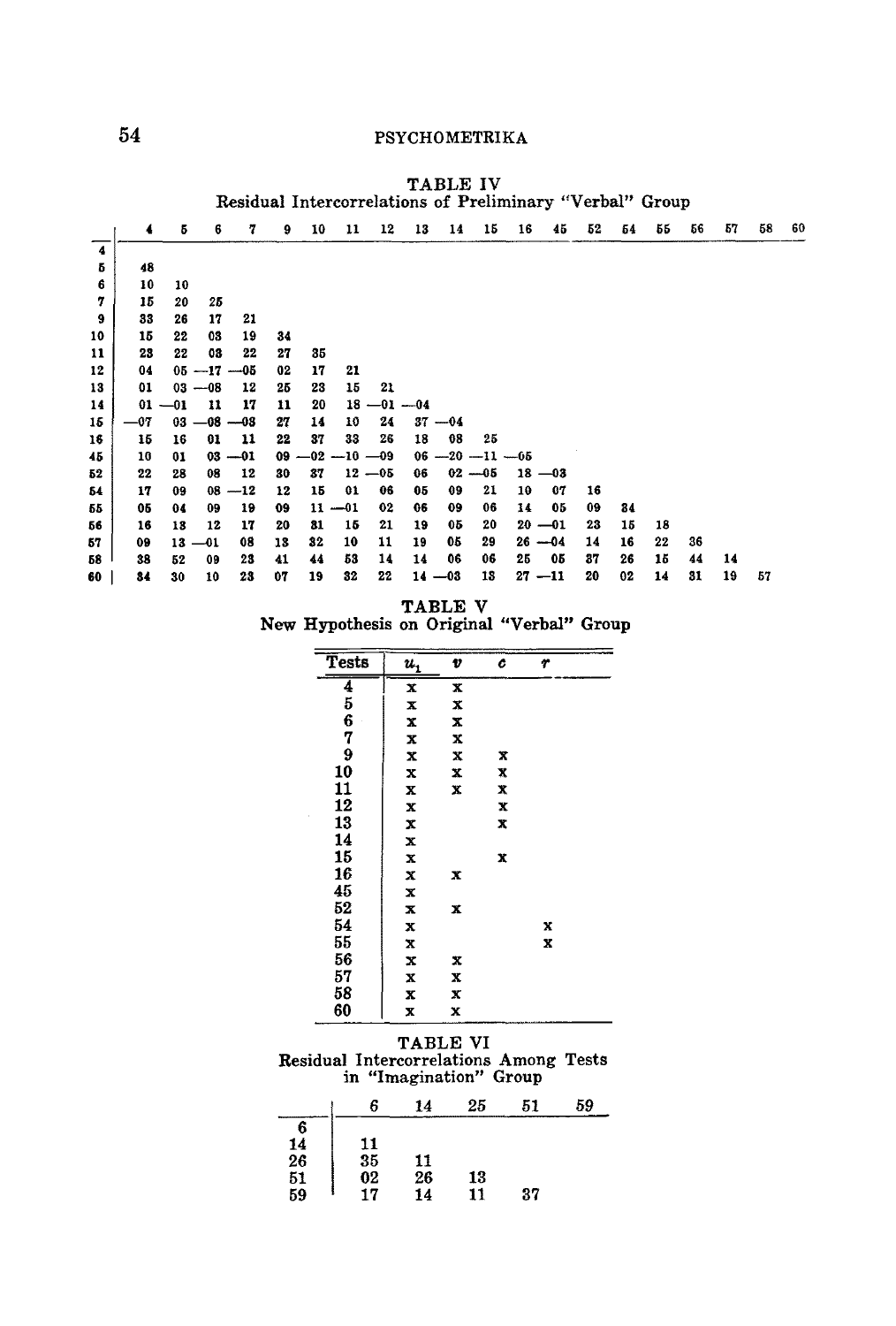## TABLE VII

|  | FACTOR PATTERN |
|--|----------------|
|--|----------------|

|                                                                                                                                                                                                                                                                                                                                                                                            | <b>Factors with Coefficients</b>                                                                                                                                                                                                                                                                                                                                                                             |                                                                                  |                                 |                                                                                                |                                        |                                                             |            |                   |                                 |            |                                                                                                                                                                                                                                                                                                                                                                                                                 |                                                                                                                                                                                                                                                                                                                                                                                                                                                             |
|--------------------------------------------------------------------------------------------------------------------------------------------------------------------------------------------------------------------------------------------------------------------------------------------------------------------------------------------------------------------------------------------|--------------------------------------------------------------------------------------------------------------------------------------------------------------------------------------------------------------------------------------------------------------------------------------------------------------------------------------------------------------------------------------------------------------|----------------------------------------------------------------------------------|---------------------------------|------------------------------------------------------------------------------------------------|----------------------------------------|-------------------------------------------------------------|------------|-------------------|---------------------------------|------------|-----------------------------------------------------------------------------------------------------------------------------------------------------------------------------------------------------------------------------------------------------------------------------------------------------------------------------------------------------------------------------------------------------------------|-------------------------------------------------------------------------------------------------------------------------------------------------------------------------------------------------------------------------------------------------------------------------------------------------------------------------------------------------------------------------------------------------------------------------------------------------------------|
| Test                                                                                                                                                                                                                                                                                                                                                                                       | 161                                                                                                                                                                                                                                                                                                                                                                                                          | v                                                                                | ÷                               | 8                                                                                              | c                                      | m                                                           | ı          | $\boldsymbol{a}$  | o                               | T          | Speci-<br>fics                                                                                                                                                                                                                                                                                                                                                                                                  | Total<br>Variance                                                                                                                                                                                                                                                                                                                                                                                                                                           |
| 4<br>5<br>6<br>$\boldsymbol{7}$<br>8<br>9<br>10<br>11<br>12<br>13<br>14<br>15<br>16<br>17<br>18<br>19<br>20<br>21<br>22<br>23<br>24<br>25<br>26<br>27<br>28<br>29<br>30<br>31<br>32<br>33<br>$\begin{array}{c} 34 \\ 85 \end{array}$<br>36<br>37<br>38<br>89<br>40<br>41<br>42<br>43<br>44<br>46<br>46<br>47<br>48<br>49<br>50<br>51<br>52<br>53<br>54<br>55<br>56<br>57<br>58<br>59<br>60 | .56<br>.66<br>.82<br>.65<br>.45<br>.27<br>.62<br>.64<br>.56<br>.48<br>.66<br>.39<br>.59<br>.40<br>.51<br>.54<br>.36<br>.67<br>.53<br>.52<br>.57<br>.52<br>.41<br>.38<br>.58<br>.58<br>.68<br>.30<br>.39<br>.35<br>.46<br>.57<br>.34<br>.63<br>.48<br>.68<br>.68<br>.81<br>.64<br>.86<br>.77<br>.75<br>.36<br>.51<br>.42<br>.47<br>.36<br>.30<br>.54<br>, 32<br>.40<br>.70<br>.46<br>.63<br>.39<br>.23<br>.71 | .47<br>.54<br>.28<br>.50<br>.54<br>.51<br>.38<br>.42<br>.49<br>.30<br>.76<br>.62 | .35<br>.35<br>.48<br>.48<br>.49 | .42<br>.56<br>.58<br>.47<br>.72<br>.55<br>.54<br>.48<br>.50<br>.81<br>.52<br>.36<br>.27<br>.45 | .22<br>.28<br>.22<br>.41<br>.68<br>.60 | .41<br>.62<br>.54<br>.74<br>.64<br>.42<br>.27<br>.43<br>.42 | .58<br>.58 | .18<br>.11<br>.27 | .48<br>.57<br>.36<br>.33<br>.46 | -53<br>.53 | .68<br>.52<br>.45<br>.71<br>.79<br>.79<br>.50<br>.53<br>.72<br>.55<br>.66<br>.70<br>.71<br>.73<br>.64<br>.70<br>.59<br>.50<br>.65<br>.71<br>.65<br>.80<br>.80<br>.76<br>.73<br>.77<br>.61<br>.72<br>$.75$<br>$.57$<br>.62<br>.71<br>.94<br>.73<br>.76<br>.60<br>.45<br>.56<br>.50<br>.50<br>.58<br>.66<br>.80<br>.64<br>.83<br>.82<br>.81<br>.82<br>.73<br>.83<br>.75<br>.48<br>.74<br>.72<br>.52<br>.84<br>.33 | 1.00<br>1.00<br>1.00<br>1.01<br>1.00<br>1.00<br>1.00<br>1.00<br>1.00<br>1.00<br>.99<br>1.00<br>1.00<br>1.01<br>1.01<br>1.00<br>1.00<br>1.00<br>1.00<br>1.00<br>1.00<br>1.00<br>.99<br>.99<br>1.00<br>1.00<br>1.00<br>.99<br>1.01<br>1.00<br>1.01<br>1.01<br>1.00<br>1.00<br>.99<br>1.00<br>1.00<br>1.00<br>1.00<br>1.00<br>1.00<br>1.00<br>1.00<br>.99<br>.99<br>1.00<br>1.00<br>.99<br>1.00<br>.99<br>1.00<br>1.00<br>1.00<br>1.01<br>1.00<br>1.00<br>1.00 |
| Total<br>Variance                                                                                                                                                                                                                                                                                                                                                                          | 17.18                                                                                                                                                                                                                                                                                                                                                                                                        | 3.01                                                                             | .90                             | 3.41                                                                                           | 1.17                                   | 2.41                                                        | .67        | .12               | 1.01                            | .56        | 26.55                                                                                                                                                                                                                                                                                                                                                                                                           | 56.99                                                                                                                                                                                                                                                                                                                                                                                                                                                       |
| Per Cent<br>Variance                                                                                                                                                                                                                                                                                                                                                                       | 30.15                                                                                                                                                                                                                                                                                                                                                                                                        | 5.28                                                                             | 1.58                            | 5.98                                                                                           | 2.05                                   | 4.23                                                        | 1.18       | .21               | 1.77                            | .98        | 46.59                                                                                                                                                                                                                                                                                                                                                                                                           | 100.00                                                                                                                                                                                                                                                                                                                                                                                                                                                      |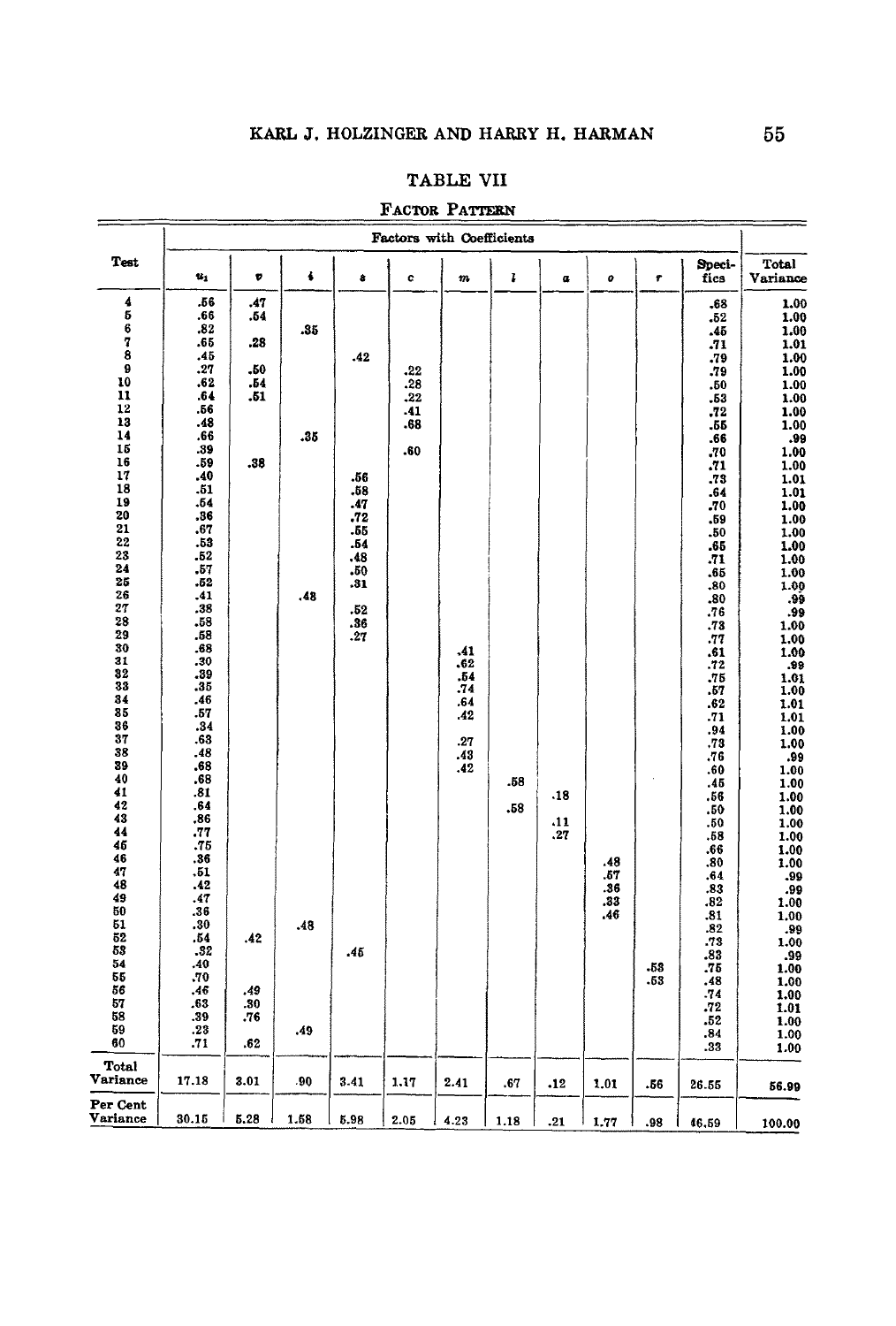# $\begin{minipage}{0.9\linewidth} \textbf{TABLE VIII} \end{minipage} \begin{minipage}{0.9\linewidth} \textbf{RBSIDUAL CORRELATIONS} \begin{minipage}{0.9\linewidth} \textbf{Below diagonal: residual correlations with $u_1$ eliminated.} \end{minipage} \begin{minipage}{0.9\linewidth} \textbf{Alsove diagonal: residual correlations with respective factors eliminated} \end{minipage} \vspace{0.1cm}$

|    |                                                                                      |  | ssse aggra sang sengangsu q sa sau s sspas qu                                                                                                                                                                                                                                                                       |                                                                                   |  |                    |  |        |
|----|--------------------------------------------------------------------------------------|--|---------------------------------------------------------------------------------------------------------------------------------------------------------------------------------------------------------------------------------------------------------------------------------------------------------------------|-----------------------------------------------------------------------------------|--|--------------------|--|--------|
| a  |                                                                                      |  | z prezesz znenn sztzzenen z es sas n pzzes np                                                                                                                                                                                                                                                                       |                                                                                   |  |                    |  |        |
| 2  |                                                                                      |  |                                                                                                                                                                                                                                                                                                                     |                                                                                   |  |                    |  |        |
| ສ  |                                                                                      |  |                                                                                                                                                                                                                                                                                                                     |                                                                                   |  |                    |  |        |
| ឆ  |                                                                                      |  |                                                                                                                                                                                                                                                                                                                     |                                                                                   |  |                    |  |        |
| ຂ  |                                                                                      |  | 종종총총 농호국왕고육역입당 종노종요요공동 <b>중요 또 총동 요곡종 전 부분</b> 료원총 총원<br>                                                                                                                                                                                                                                                           |                                                                                   |  |                    |  |        |
|    |                                                                                      |  | 종합동 - 후료볾유임유뉴얼동뉴 잉글폴콜홀볼홀홀홀 - 그 운동 송운동 총 총 <mark>취구</mark> 봉 - 그<br> -                                                                                                                                                                                                                                               |                                                                                   |  |                    |  |        |
|    |                                                                                      |  |                                                                                                                                                                                                                                                                                                                     |                                                                                   |  |                    |  |        |
| ።  |                                                                                      |  |                                                                                                                                                                                                                                                                                                                     |                                                                                   |  |                    |  |        |
|    |                                                                                      |  | <b>88488888585855 888885386 pp 83 838 8 858888888</b>                                                                                                                                                                                                                                                               |                                                                                   |  |                    |  |        |
|    |                                                                                      |  |                                                                                                                                                                                                                                                                                                                     |                                                                                   |  |                    |  |        |
| ន  |                                                                                      |  |                                                                                                                                                                                                                                                                                                                     |                                                                                   |  |                    |  |        |
| 畐  |                                                                                      |  |                                                                                                                                                                                                                                                                                                                     |                                                                                   |  |                    |  |        |
| ã  |                                                                                      |  |                                                                                                                                                                                                                                                                                                                     |                                                                                   |  |                    |  |        |
| ≍  |                                                                                      |  |                                                                                                                                                                                                                                                                                                                     |                                                                                   |  |                    |  | នីនី   |
| ¢  |                                                                                      |  | $\frac{1}{2}$ $\frac{1}{2}$ $\frac{1}{2}$ $\frac{1}{2}$ $\frac{1}{2}$ $\frac{1}{2}$ $\frac{1}{2}$ $\frac{1}{2}$ $\frac{1}{2}$ $\frac{1}{2}$ $\frac{1}{2}$ $\frac{1}{2}$ $\frac{1}{2}$ $\frac{1}{2}$ $\frac{1}{2}$ $\frac{1}{2}$ $\frac{1}{2}$ $\frac{1}{2}$ $\frac{1}{2}$ $\frac{1}{2}$ $\frac{1}{2}$ $\frac{1}{2}$ |                                                                                   |  |                    |  | కిర    |
|    |                                                                                      |  |                                                                                                                                                                                                                                                                                                                     |                                                                                   |  |                    |  |        |
|    | s s2s35s                                                                             |  |                                                                                                                                                                                                                                                                                                                     |                                                                                   |  |                    |  |        |
|    | <b>명</b> 남용용급급의<br>٣٥٣٩ × ٣٤٤٤٦ ٣٩٣٩<br>                                             |  | ระธุรุน<br>                                                                                                                                                                                                                                                                                                         | - 금융 중앙 중동 그 그 일 동물 등을 통 중 중 이 일 중요 중요<br>- 그 요즘 중요 중요 그 일 동물 등을 통 중요 중요 중요 중요 중요 |  |                    |  |        |
|    | ㅋㅋㅋ = = 주양귀유등 양구<br><b>゠゠゠゠゠゠゠゠゠゠゠゠゠゠゠゠゠゠゠゠゠゠</b>                                    |  | 음음음음음음을 구응보증코음을동을 등 요청 볼구중 줄 볼구들을을 읽는<br>                                                                                                                                                                                                                                                                           |                                                                                   |  |                    |  |        |
|    | 역 종구5종종급<br>                                                                         |  |                                                                                                                                                                                                                                                                                                                     |                                                                                   |  |                    |  |        |
|    | <b>등 - 음일·종일·동등음일</b><br>       <br><b>의로용</b> 로등                                    |  |                                                                                                                                                                                                                                                                                                                     |                                                                                   |  |                    |  |        |
|    | $\tilde{z}$    $\tilde{z}$    $\tilde{z}$                                            |  | ະສະຖິ<br>                                                                                                                                                                                                                                                                                                           | $8882888277827788888888288$                                                       |  |                    |  |        |
| н  | <b>끄</b> 룩별글로 '유물코유로의 특준통을을 조구근권을 들을 들을 구축으로 모르고 발음으로 한 호텔 호텔 등 등 등 등 등 등 등 등 등 등 있다 |  |                                                                                                                                                                                                                                                                                                                     |                                                                                   |  |                    |  |        |
| ≌∣ |                                                                                      |  |                                                                                                                                                                                                                                                                                                                     |                                                                                   |  |                    |  |        |
|    | esu uvadetas lesus astesaesendas asendadas a se esa e estus ed<br>L                  |  |                                                                                                                                                                                                                                                                                                                     |                                                                                   |  |                    |  |        |
|    |                                                                                      |  |                                                                                                                                                                                                                                                                                                                     |                                                                                   |  |                    |  |        |
|    |                                                                                      |  |                                                                                                                                                                                                                                                                                                                     |                                                                                   |  |                    |  |        |
|    | 883 N8538대83188 19388 일본지대원3대구주기관 기술동8후주특주일 일 83 9일 83 8세88일 18<br> -                |  |                                                                                                                                                                                                                                                                                                                     |                                                                                   |  |                    |  |        |
|    | <b>L</b> es urstuderasum surau asela                                                 |  |                                                                                                                                                                                                                                                                                                                     |                                                                                   |  |                    |  |        |
|    | "a saassassassa assessi nusansassassa                                                |  |                                                                                                                                                                                                                                                                                                                     |                                                                                   |  | 387 8 52 588 5 588 |  | ದತೆ ತಿ |
|    |                                                                                      |  |                                                                                                                                                                                                                                                                                                                     |                                                                                   |  |                    |  |        |
|    |                                                                                      |  |                                                                                                                                                                                                                                                                                                                     |                                                                                   |  |                    |  |        |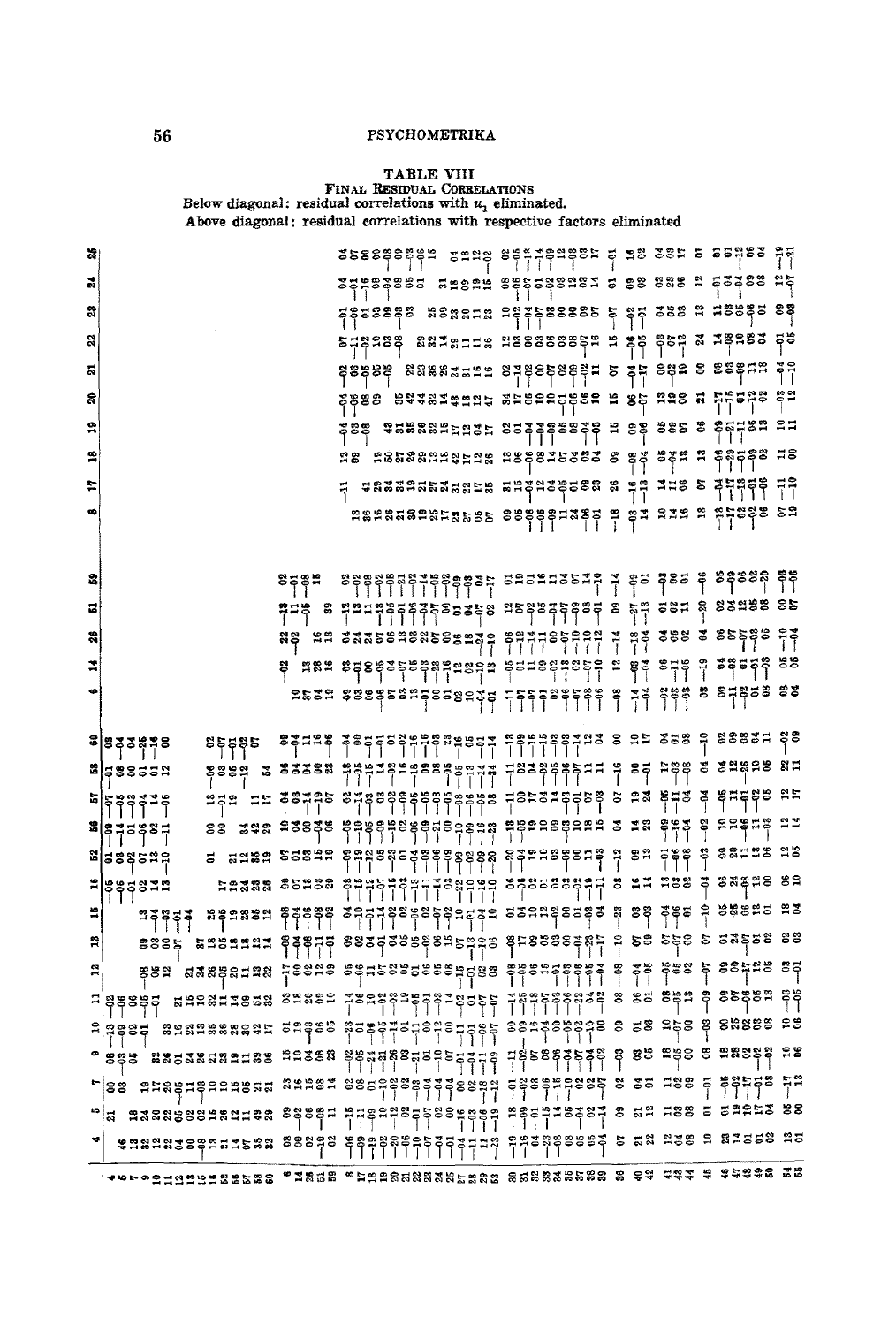# TABLE VIII (continued)

|          | FINAL RESIDUAL CORRELATIONS<br>Below diagonal: residual correlations with $u_1$ eliminated. |  |
|----------|---------------------------------------------------------------------------------------------|--|
|          | Above diagonal: residual correlations with respective factors eliminated                    |  |
| s        | g                                                                                           |  |
| ž,       | S.                                                                                          |  |
|          |                                                                                             |  |
| <u>ទ</u> | ခုဗ္ဗ ဒုဗ<br>  <br>နေ                                                                       |  |
| ន្       | ខីទីដូ ឌូ <b>ខន</b><br>ខេត្ត                                                                |  |
| å        | ಕಿದ ತಿಷ                                                                                     |  |
| 5        | ឌ <sup>ឌ ឌ ឌ</sup> ឌី =<br>                                                                 |  |
| ¥        | agaa sa                                                                                     |  |
|          |                                                                                             |  |
| ٩        |                                                                                             |  |
|          |                                                                                             |  |
| 3        | 88<br>֢֖֧֞֟֬֟֬֟֟֟֟֟֟֟֩֟֬֟׆֟ <sup>֟</sup> ֟֘֟֘֟֘֟֩֟׀֟֟֟֟֟֟֟׀֟֕֕֟֟֟֟֟֟֕֕׀֟֕<br>ဒိုဒီ          |  |
| 48       | 8877897778                                                                                  |  |
| ٣        | 8877998                                                                                     |  |
| ą        |                                                                                             |  |
| ş        | 8<br>- 음종 등 종 음음 등 음종<br>                                                                   |  |
|          | $\frac{3}{4}$ $\frac{28}{11}$ $\frac{8}{11}$ $\frac{29}{11}$ $\frac{28}{11}$                |  |
| g        | $58$ $133$ $5$ $5$ $83$ $78$ $7$ $1$ $1$ $1$                                                |  |
|          |                                                                                             |  |
| జి       | ŤŤ                                                                                          |  |
| 88       |                                                                                             |  |
| E        | 프로임 이 그리고 있는 것은 이 그리고 있습니다.<br>그리고 있는 것은 이 그리고 있습니다.<br>그리고 있습니다.                           |  |
| ä        | <b>822 \$ 88 \$52 £ \$822 \$</b><br>ទីទីកីទី <b>ខឺ</b><br>1111                              |  |
| వ        | 3885 8388 \$38 \$86 2 \$8638<br> -                                                          |  |
| g        |                                                                                             |  |
| X        |                                                                                             |  |
| 昜        |                                                                                             |  |
| ន        | 포유888명영음요 역 병병 봉명병 등 영웅역행동 원동                                                               |  |
|          |                                                                                             |  |
| 2        | 879998855 8 58 888 8 8888 89<br><u> ㅋㅋㅋㅋㅋㅋㅋㅋㅋㅋㅋㅋㅋ</u><br>┌──────────────────────            |  |
| និ       |                                                                                             |  |
| 33       | saassaasa s sa saa s seass da                                                               |  |
| ৯        | 858 188188215 2 3 8 8 5 1 1 2 3 3 4 5 1                                                     |  |

 $\boxed{\texttt{#}^{\texttt{m}}\texttt{+}^{\texttt{m}}\texttt{+}^{\texttt{m}}\texttt{+}^{\texttt{m}}\texttt{+}}^{\texttt{m}}\texttt{+}^{\texttt{m}}\texttt{+}}^{\texttt{m}}$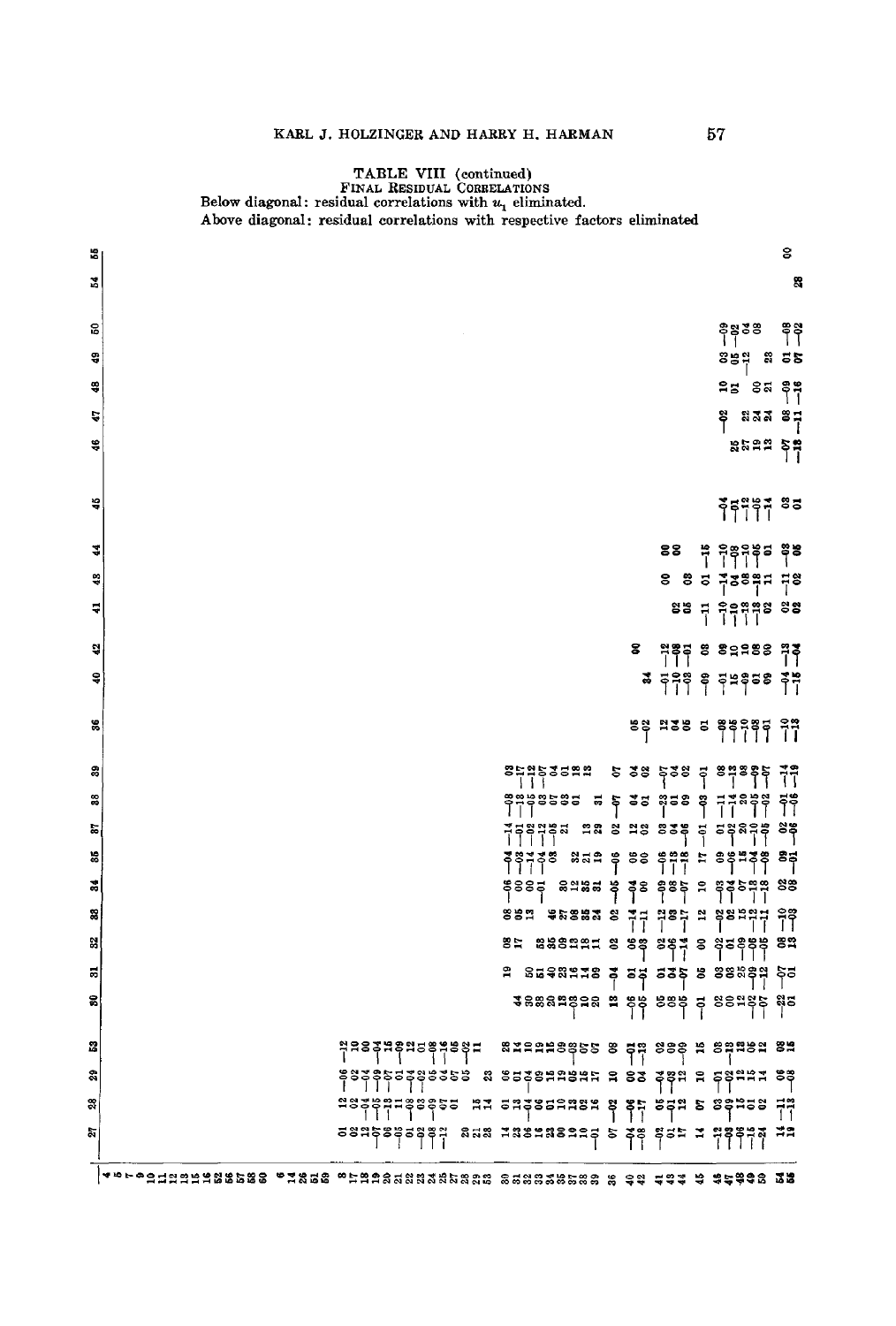The weights of the group factors are determined by the use of Professor Spearman's 1914 formula,<sup>1</sup> and the factors then removed in any order by means of the formula

$$
\overline{r}_{x_ix_i} \equiv r_{x_i} \cdot \overline{r}_{x_i} \cdot r_{x_i} \cdot r_{x_i}
$$

where  $\tau$  is any one of the factors. Residuals with the group factors eliminated have been printed above the main diagonal opposite the corresponding residuals with only  $u_1$  removed in Table VIII.

In order to test the goodness of fit of the modified pattern to the whole set of correlations, a frequency distribution of the final residuals has been made as shown in Table IX. The standard deviation of these is .098 and .6745 $\sigma = .066$ . The probable error of a zero tetrachoric correlation is .072. These two values agree to two decimal places and hence the factor pattern may be regarded as a satisfactory fit.

# *5. Comparison of the Bi-Factor Pattern with a Multiple Factor Analysis*

From Professor Thurstone's preliminary analysis cited above, we may make a comparison of the corresponding factor loadings by the two methods. In Table X the factors have been arranged in the order of significance as stated by Thurstone; a single cross indicating what he calls an "appreciable" loading and a double cross designating a "high" factor loading. We have also included the names and symbols employed in both analyses.

In the case of the "number" or "arithmetical" factor the agreement is perfect and almost so in the case of the "spatial" factor. The "memory" factor also reveals remarkable agreement. When we come to the "verbal" factors, the agreement although not perfect is remarkably close.

We do not find such perfect results on comparing the less prominent factors. Our "imagination" factor is quite comparable to the "perceptual speed" of Professor Thurstone's analysis. The "induction" factor has no counterpart in the Bi-factor analysis while the "analogies" and "rhythm" factors are not represented in the Multiple Factor analysis. Finally, the "deduction" factor, although minor in significance, agrees perfectly in its conspicuous loadings with our "logical reasoning."

A formal difference in the two analyses occurs in the case of the

<sup>1</sup>See Preliminary Report on Spearman-Holzinger Unitary Trait Study, No. 2, equation (6).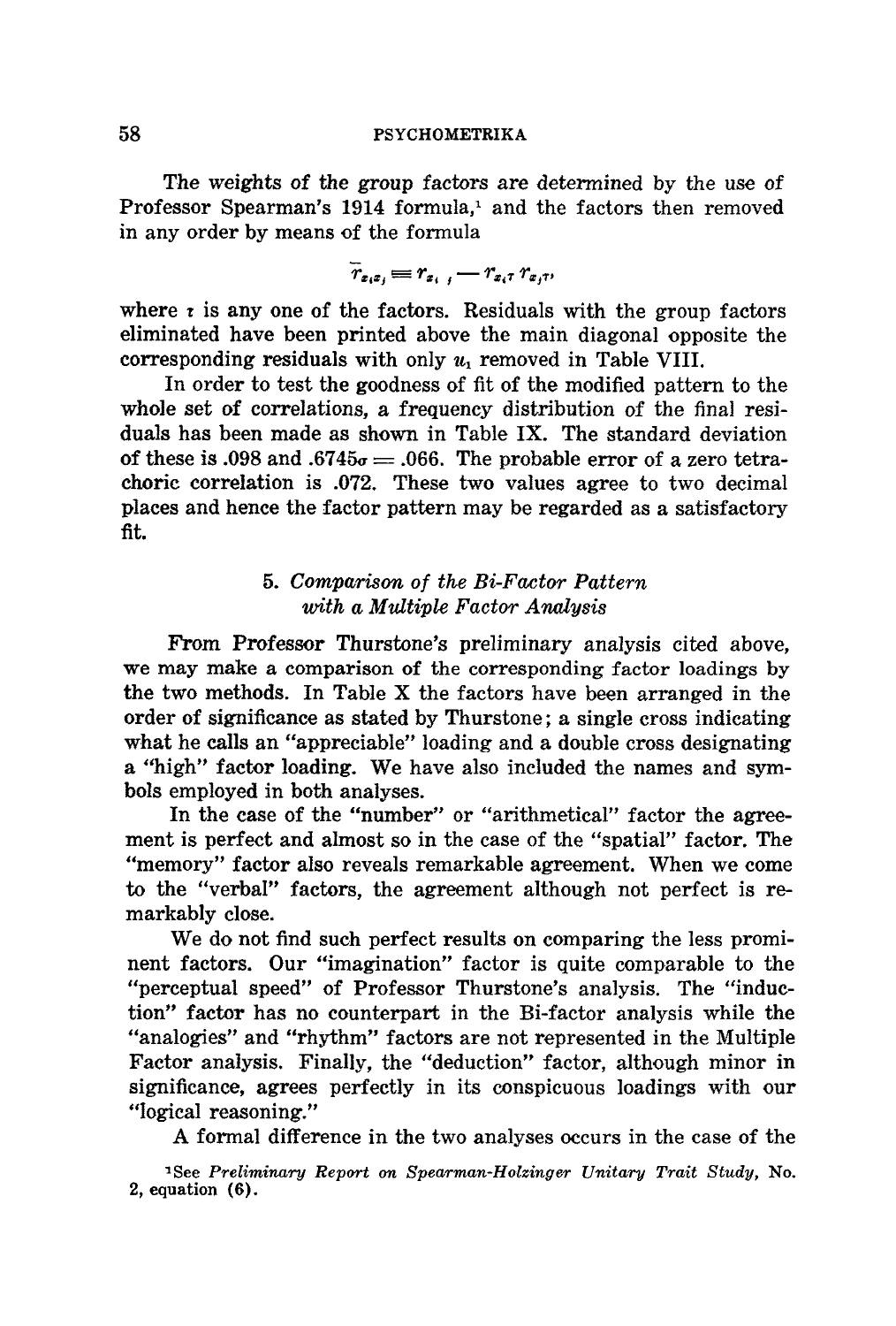| Value of Residual                   | Frequency    |                                    |
|-------------------------------------|--------------|------------------------------------|
| $.325 -$<br>.345                    | 1            |                                    |
| .325<br>$.305 -$                    | 1            |                                    |
| $.285 -$<br>.305                    | --           |                                    |
| $.265 -$<br>.285                    | 3            |                                    |
| $.245 -$<br>.265                    | 6            |                                    |
| $.225 -$<br>-245                    | 17           |                                    |
| $.205 -$<br>.225                    | 10           |                                    |
| $.185 -$<br>.205                    | 22           |                                    |
| .185<br>$.165-$                     | 25           | .004<br>Mean                       |
| $.145 -$<br>.165                    | 34           |                                    |
| .145<br>$.125-$                     | 54           | Standard Deviation $=$<br>.098     |
| $.105 -$<br>.125                    | 69           |                                    |
| $.085 -$<br>.105                    | 84           | $.6745 \times S.D.$<br>.066<br>$=$ |
| $.065 -$<br>.085                    | 88           | Probable Error of                  |
| $.045 -$<br>.065                    | 99           |                                    |
| $.025 -$<br>.045                    | 123          | Zero Correlation $=$<br>.072       |
| $.005 -$<br>.025                    | 155          | .068                               |
| $-.015-$<br>.005                    | 133          | $Q_{\rm a}$                        |
| $-.035 \rightarrow -.015$           | 124          | = —.060                            |
| $-.055 \longrightarrow .035$        | 124          | $Q_{1}$                            |
| $-.075$ --055<br>$-.095$ -- $-.075$ | 107<br>82    | Quartile Deviation $=$<br>.064     |
| $-.115 \rightarrow .095$            | 63           |                                    |
| $-135 - -115$                       | 50           |                                    |
| $-.155--.135$                       | 41           |                                    |
| $-.175 \rightarrow -.155$           | 29           |                                    |
| $-.195 - .175$                      | 19           |                                    |
| $-.215 \longrightarrow .195$        | 11           |                                    |
| $-.235 \longrightarrow .215$        | 12           |                                    |
| $-.255 \longrightarrow .235$        | 5            |                                    |
| $-275 - -255$                       | 3            |                                    |
| $-.295 \longrightarrow .275$        | $\mathbf{1}$ |                                    |
| $-.315 \longleftarrow .295$         |              |                                    |
| $-.335 \,\mathrm{---}.315$          |              |                                    |
| $-.355$ ------335                   | $\mathbf{1}$ |                                    |
| Total                               | 1596         |                                    |

TABLE IX FREQUENCY DISTRIBUTIONS OF FINAL RESIDUAL CORRELATIONS

general factor which we obtain and which Professor Thurstone apparently does not. The presence of this factor in our pattern is due to our hypothesis of its existence and the essentially positive correlations throughout, which afford a basis for the evaluation of  $u_1$ . It can be shown that each of the group factors in the multiple factor analysis can be expressed as a linear function of the corresponding group factor and the general factor of the Bi-factor analysis. We have shown elsewhere<sup>1</sup> how to obtain the exact mathematical relationships between the factors of various multiple factor solutions and those of

1Holzinger, K. J., and Harman, H. H., "Relationship between Factors obtained from Certain Analyses," *The Journal of Educational Psychology,* May, 1937, pp. 321-346.